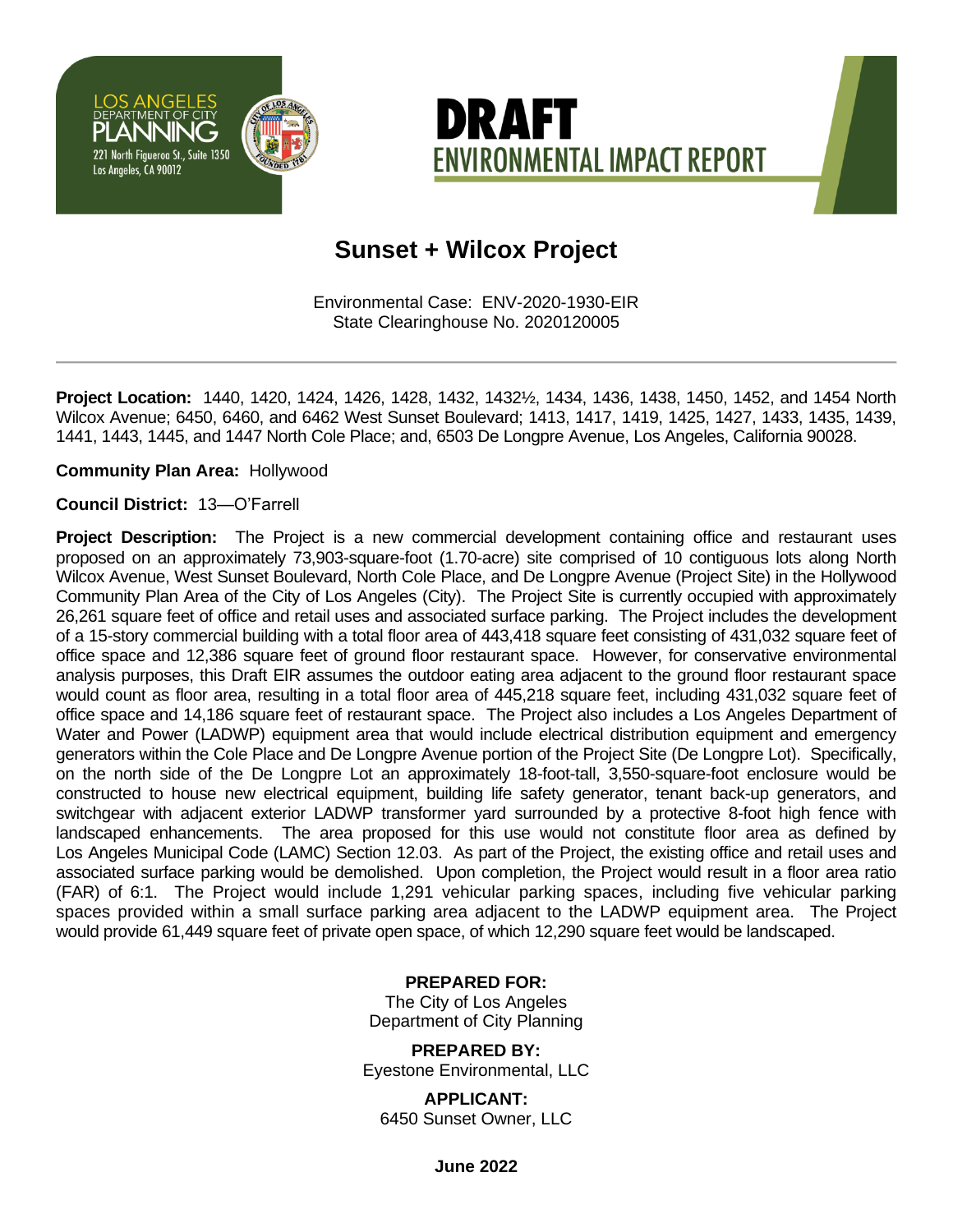|              |                                                                         | Page |  |  |
|--------------|-------------------------------------------------------------------------|------|--|--|
|              |                                                                         |      |  |  |
|              | <u>II. PROJECT DESCRIPTION …………………………………………………………………………………II-1</u>      |      |  |  |
|              |                                                                         |      |  |  |
|              |                                                                         |      |  |  |
|              |                                                                         |      |  |  |
|              |                                                                         |      |  |  |
| Α.           |                                                                         |      |  |  |
| B.           |                                                                         |      |  |  |
| $C_{\cdot}$  |                                                                         |      |  |  |
| D.           |                                                                         |      |  |  |
| Ε.           |                                                                         |      |  |  |
| $F_{\rm{H}}$ |                                                                         |      |  |  |
| G.1          |                                                                         |      |  |  |
| G.2          |                                                                         |      |  |  |
| G.3          |                                                                         |      |  |  |
| Η.           |                                                                         |      |  |  |
| L.           |                                                                         |      |  |  |
| J.1          | Utilities and Service Systems--Water Supply and Infrastructure IV.J.1-1 |      |  |  |
| J.2          |                                                                         |      |  |  |
| J.3          |                                                                         |      |  |  |
|              |                                                                         |      |  |  |
|              |                                                                         |      |  |  |
|              |                                                                         |      |  |  |
|              |                                                                         |      |  |  |
|              | D. Alternative 4: Development in Accordance with Community Plan Update  |      |  |  |
|              |                                                                         |      |  |  |
|              |                                                                         |      |  |  |
|              |                                                                         |      |  |  |
|              |                                                                         |      |  |  |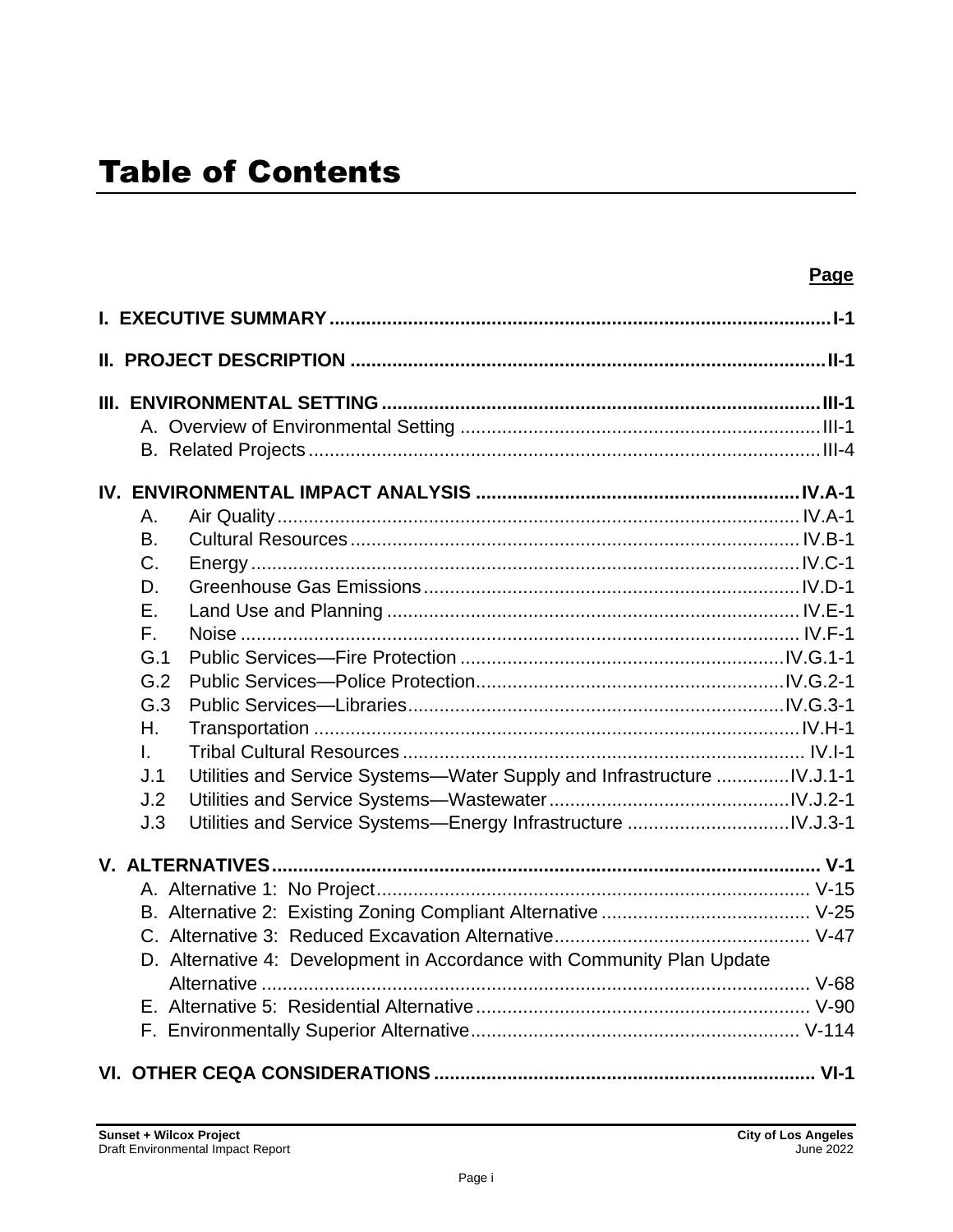## **Page**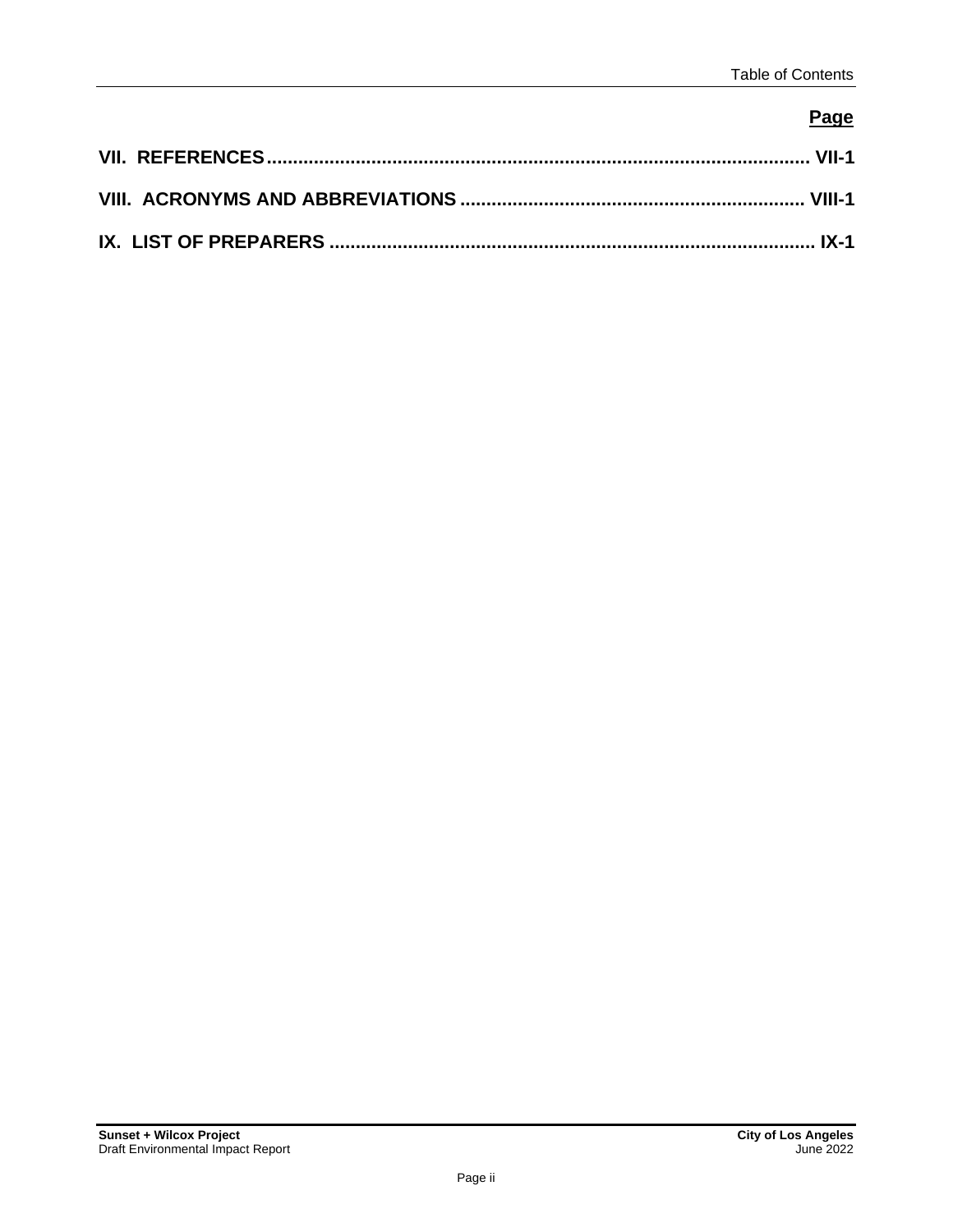| Appendix A                   |  | Initial Study, NOP (Notice of Preparation), and NOP Comment Letters |  |  |
|------------------------------|--|---------------------------------------------------------------------|--|--|
| Appendix A.1                 |  | <b>Initial Study</b>                                                |  |  |
| Appendix A.2                 |  | Notice of Preparation (NOP)                                         |  |  |
| Appendix A.3                 |  | <b>NOP Comment Letters</b>                                          |  |  |
| Appendix B                   |  | Air Quality and Greenhouse Gas Emissions                            |  |  |
| Appendix B.1                 |  | Air Quality and Greenhouse Gas Emissions Methodology                |  |  |
| Appendix B.2                 |  | Air Quality Worksheet and Modeling Output Files                     |  |  |
| Appendix B.3                 |  | Greenhouse Gas Worksheets and Modeling Output Files                 |  |  |
| Appendix C                   |  | <b>Historical Resources Technical Report</b>                        |  |  |
| Appendix D                   |  | <b>Energy Calculations</b>                                          |  |  |
| Appendix E                   |  | Land Use Plans Consistency Analysis Tables                          |  |  |
| <b>Appendix F</b>            |  | <b>Noise Calculation Worksheets</b>                                 |  |  |
| Appendix G                   |  | Los Angeles Fire Department Response Letter                         |  |  |
| Appendix H                   |  | Los Angeles Police Department Response Letter                       |  |  |
| Appendix I                   |  | Los Angeles Public Library Response Letter                          |  |  |
| Transportation<br>Appendix J |  |                                                                     |  |  |
| Appendix J.1                 |  | Los Angeles Department of Transportation Assessment Letter          |  |  |
| Appendix J.2                 |  | <b>Transportation Assessment</b>                                    |  |  |
| Appendix K                   |  | <b>Tribal Cultural Resources</b>                                    |  |  |
| Appendix K.1                 |  | <b>Tribal Cultural Resources Report</b>                             |  |  |
| Appendix K.2                 |  | AB 52 Notification Letter and Delivery Confirmations                |  |  |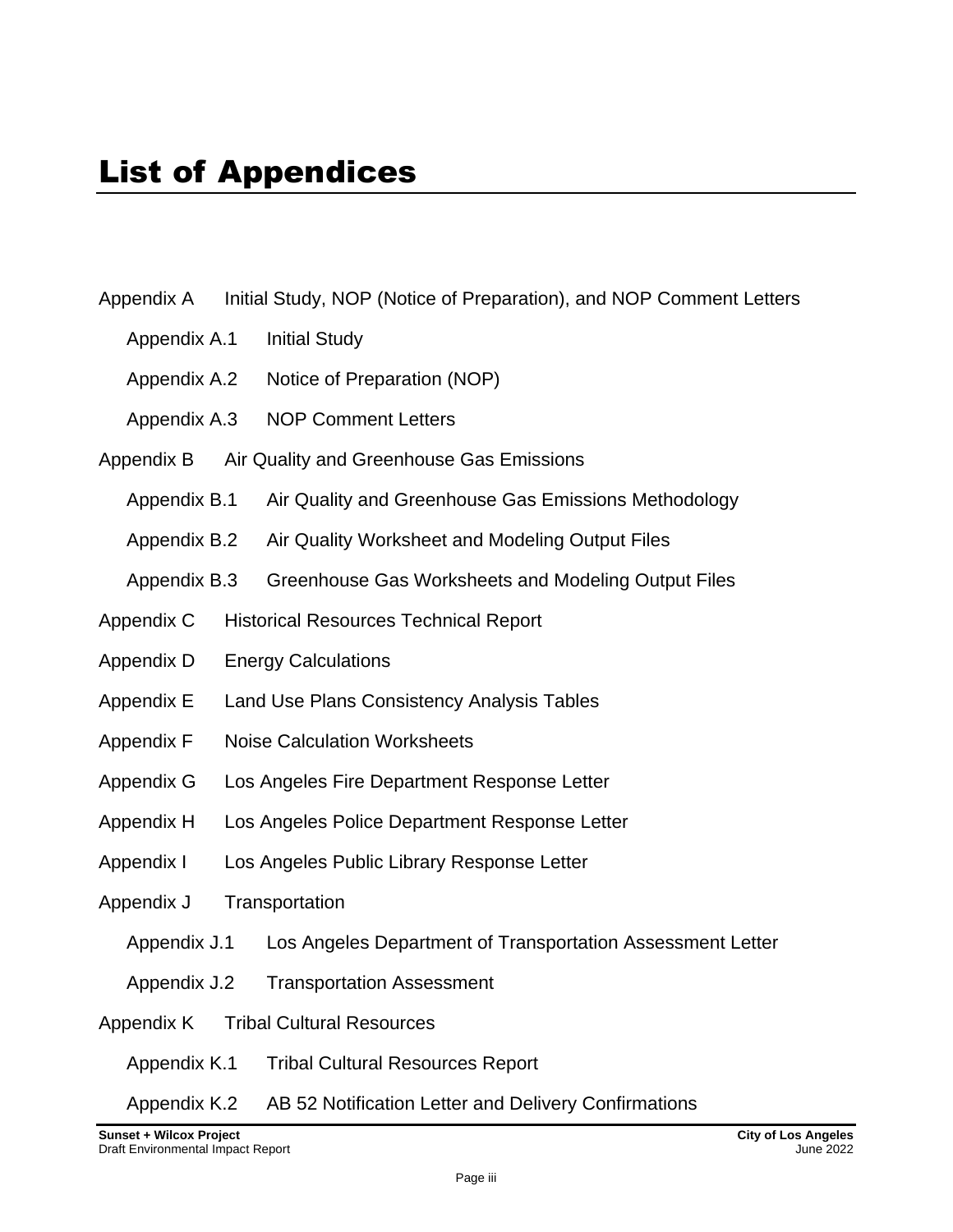- Appendix L Water Supply Assessment
- Appendix M Utility Infrastructure Technical Report: Water and Energy
- Appendix N Utility Infrastructure Technical Report: Wastewater
- Appendix O VMT Runs for Alternatives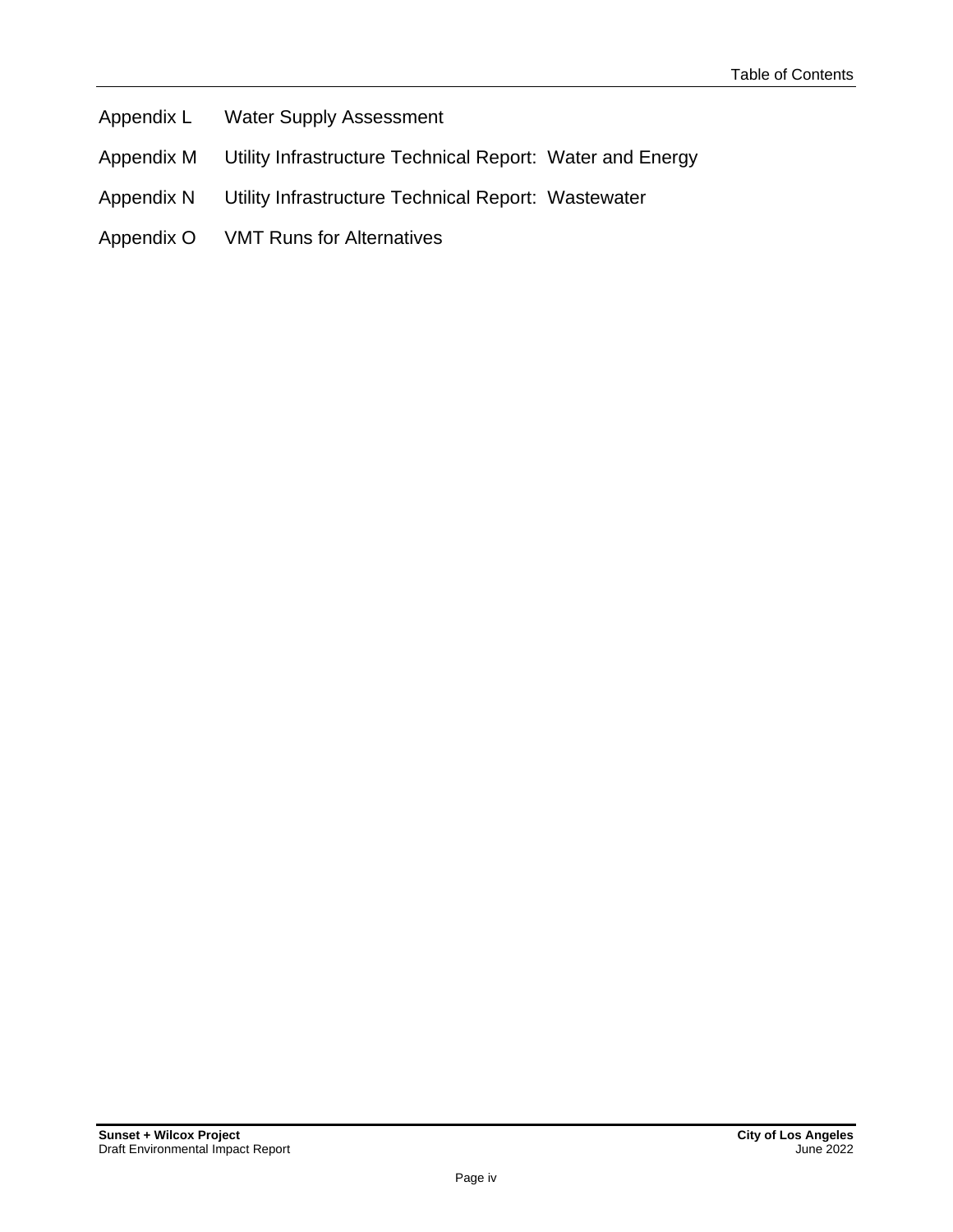| <b>Figure</b> | <b>Page</b> |
|---------------|-------------|
| $II-1$        |             |
| $II-2$        |             |
| $II-3$        |             |
| $II-4$        |             |
| $II-5$        |             |
| $II-6$        |             |
| $II-7$        |             |
| $II-8$        |             |
| $III-1$       |             |
| $IV.A-1$      |             |
| $IV.A-2$      |             |
| $IV.A-3$      |             |
| $IV.A-4$      |             |
| $IV.B-1$      |             |
| $IV.B-2$      |             |
| $IV.E-1$      |             |
| $IV.E-2$      |             |
| $IV.F-1$      |             |
| $IV.F-2$      |             |
| $IV.F-3$      |             |
| IV.G.1-1      |             |
| IV.G.2-1      |             |
| IV.G.3-1      |             |
| $IV.H-1$      |             |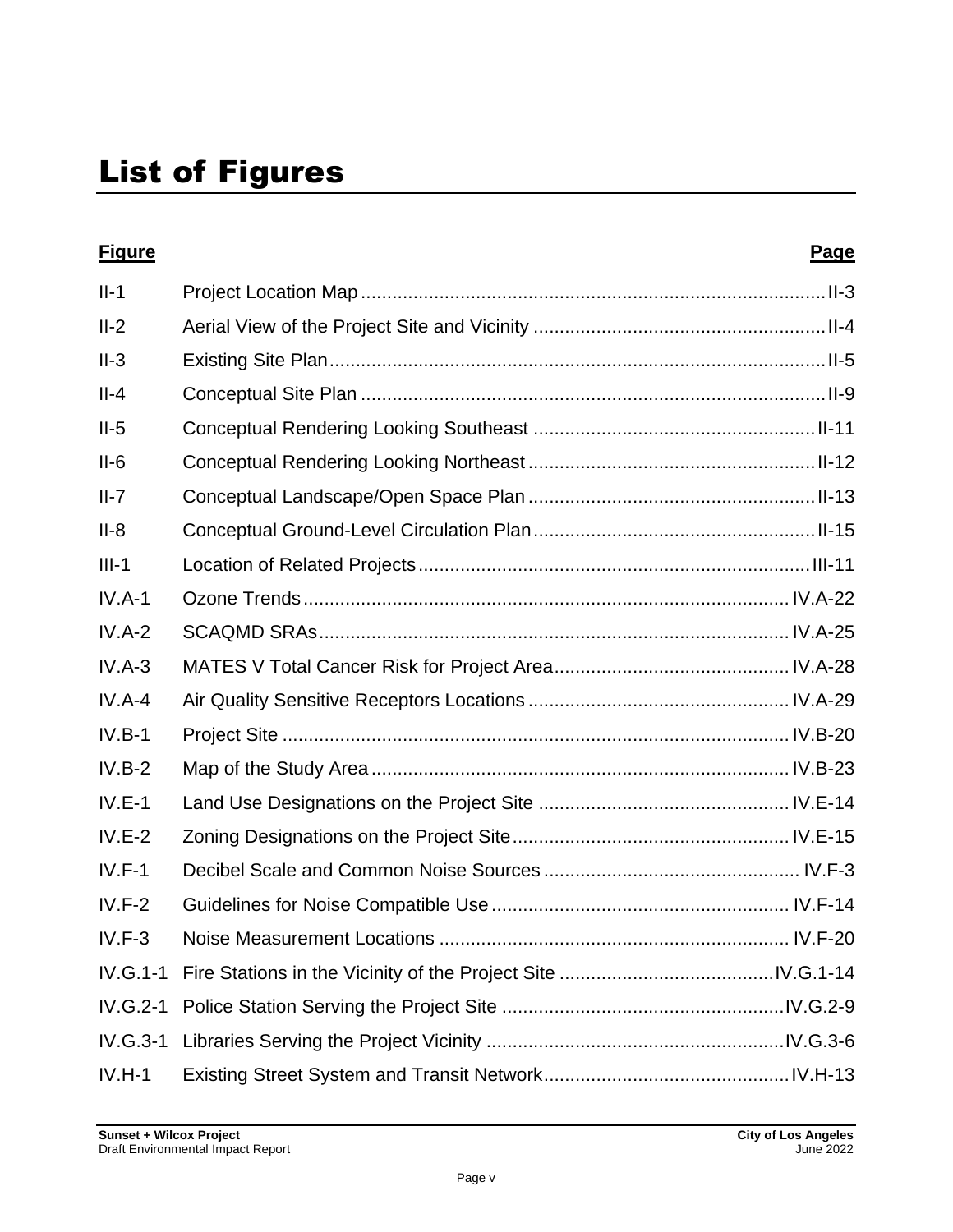### **Figure Page**

| $V-1$ |  |
|-------|--|
| $V-2$ |  |
| $V-3$ |  |
| $V-4$ |  |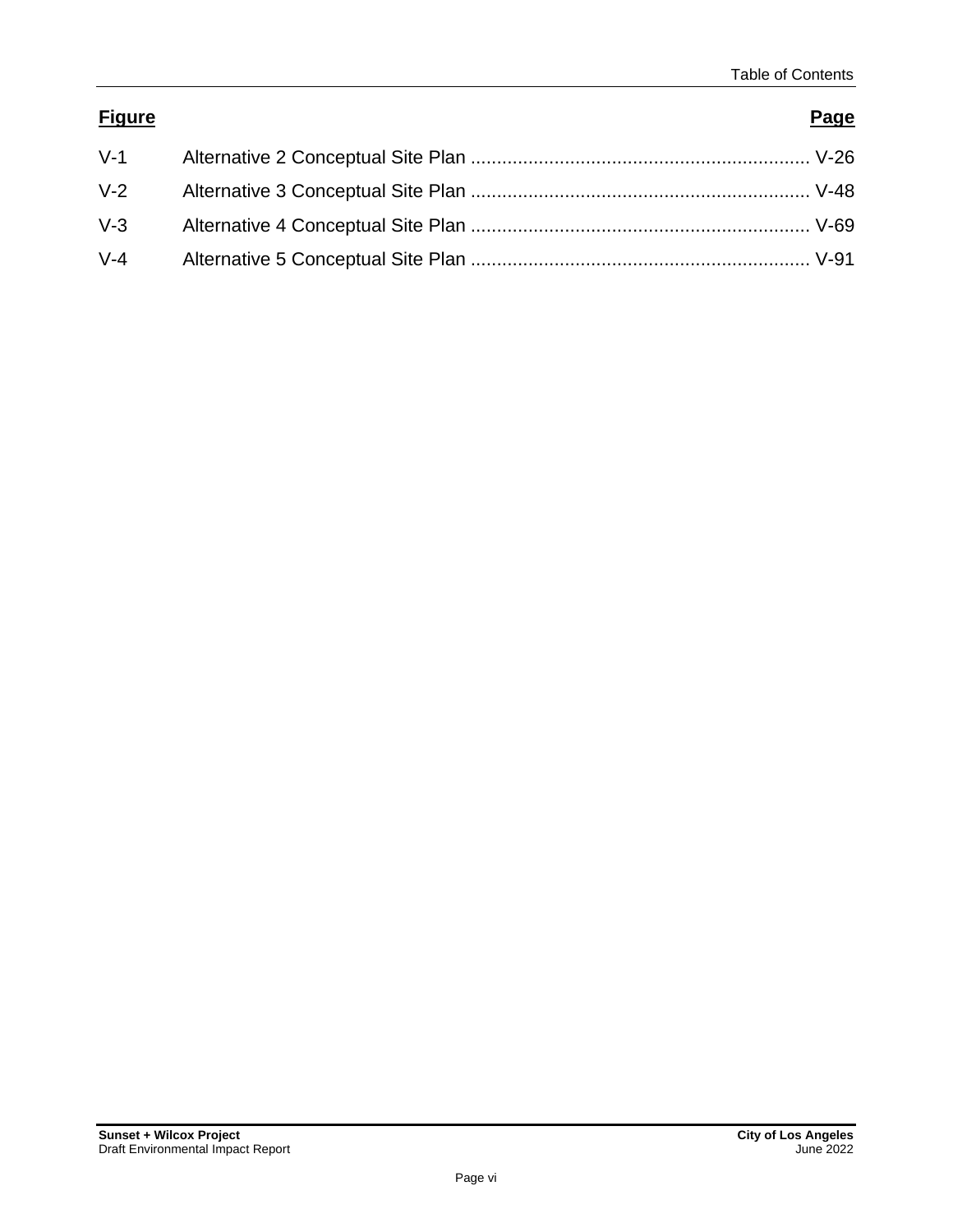# List of Tables

| <b>Table</b> |                                                                                                                           | <u>Page</u> |
|--------------|---------------------------------------------------------------------------------------------------------------------------|-------------|
| $I-1$        |                                                                                                                           |             |
| $III-1$      |                                                                                                                           |             |
| $IV.A-1$     |                                                                                                                           |             |
| $IV.A-2$     | Summary of Ambient Air Quality in the Project Vicinity IV.A-26                                                            |             |
| $IV.A-3$     | <b>Estimated Daily Regional Operational Criteria Pollutant</b>                                                            |             |
| $IV.A-4$     |                                                                                                                           |             |
| $IV.A-5$     | Project Consistency with City of Los Angeles General Plan (Air                                                            |             |
| $IV.A-6$     | Estimate of Maximum Regional Project Daily Construction                                                                   |             |
| $IV.A-7$     | Estimate of Maximum Regional Project Daily Operational                                                                    |             |
| $IV.A-8$     | Estimate of Maximum Localized Daily Project Construction                                                                  |             |
| $IV.A-9$     | Estimate of Maximum Mitigated Regional Project Daily Construction                                                         |             |
| $IV.A-10$    | Estimate of Maximum Localized Project Daily Operational<br>Emissions-At Project Buildout (2026) (pounds per day)  IV.A-65 |             |
| $IV.A-11$    | Estimate of Maximum Mitigated Localized Daily Project                                                                     |             |
| $IV.C-1$     |                                                                                                                           |             |
| $IV.C-2$     |                                                                                                                           |             |
| $IV.D-1$     |                                                                                                                           |             |
| $IV.D-2$     |                                                                                                                           |             |
| $IV.D-3$     | <b>Estimated Statewide Greenhouse Gas Emissions Reductions</b>                                                            |             |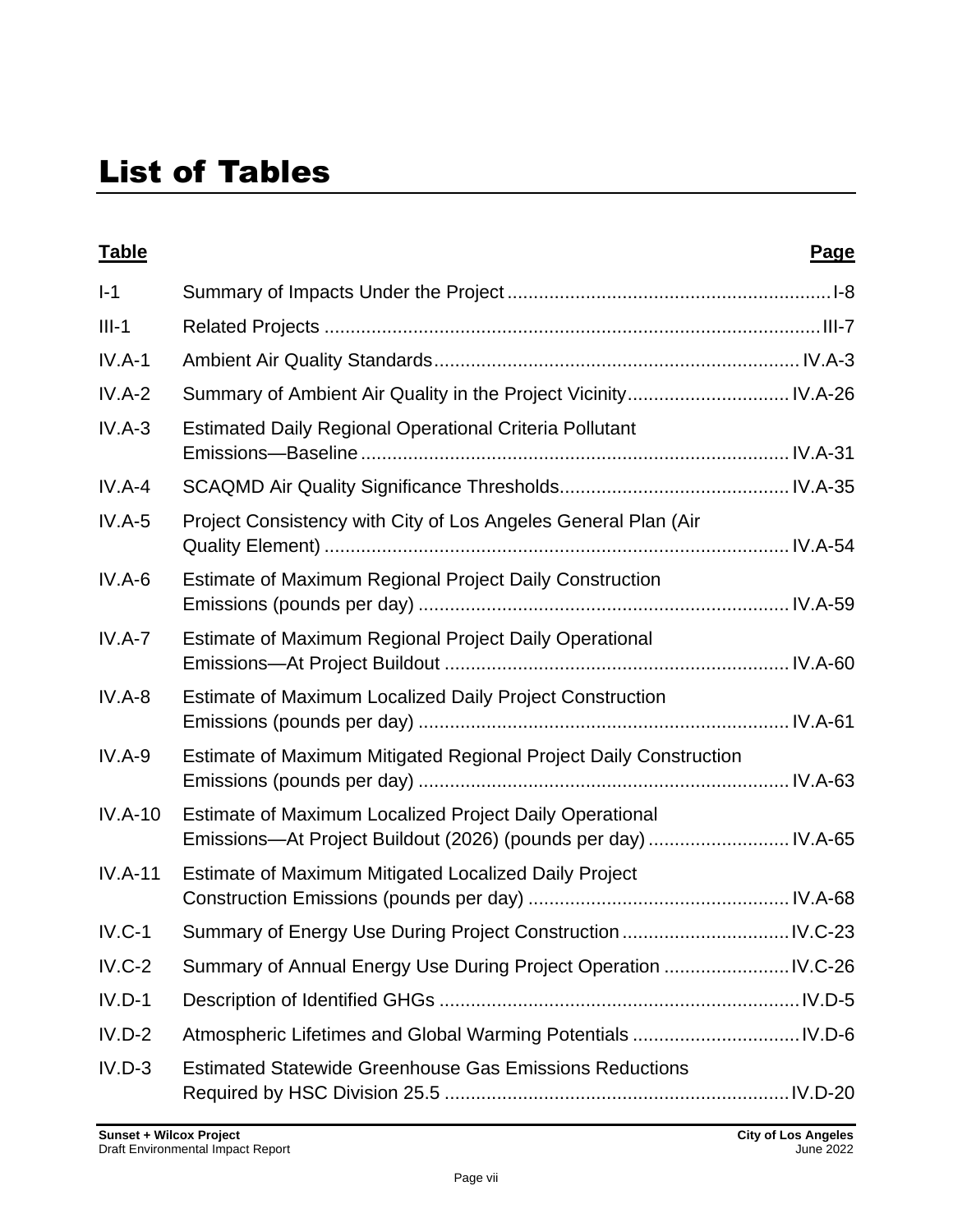| <b>Table</b>   |                                                                         | <u>Page</u> |
|----------------|-------------------------------------------------------------------------|-------------|
| $IV.D-4$       |                                                                         |             |
| $IV.D-5$       |                                                                         |             |
| $IV.D-6$       | Regulatory Compliance Measures within the 2008 Climate Change           |             |
| $IV.D-7$       | Consistency Analysis-2008 Climate Change Scoping Plan and               |             |
| $IV.D-8$       | Consistency with Applicable GHG Emissions Goals and Actions of          |             |
| $IV.D-9$       |                                                                         |             |
| $IV.D-10$      |                                                                         |             |
| $IV.D-11$      | Annual Project GHG Emissions Summary (Buildout Year) (metric            |             |
| $IV.F-1$       | FTA Construction Vibration Impact Criteria for Building Damage  IV.F-12 |             |
| $IV.F-2$       | FTA Vibration Impact Criteria for Human Annoyance  IV.F-12              |             |
| $IV.F-3$       | City of Los Angeles Presumed Ambient Noise Levels IV.F-16               |             |
| $IV.F-4$       | City of Los Angeles Guidelines for Noise Compatible Land Use  IV.F-17   |             |
| $IV.F-5$       |                                                                         |             |
| $IV.F-6$       |                                                                         |             |
| $IV.F-7$       |                                                                         |             |
| $IV.F-8$       |                                                                         |             |
| $IV.F-9$       |                                                                         |             |
| $IV.F-10$      |                                                                         |             |
| $IV.F-11$      |                                                                         |             |
| $IV.F-12$      |                                                                         |             |
| $IV.F-13$      |                                                                         |             |
| $IV.F-14$      |                                                                         |             |
| $IV.F-15$      |                                                                         |             |
| $IV.F-16$      |                                                                         |             |
| $IV.F-17$      |                                                                         |             |
| <b>IV.F-18</b> | Roadway Traffic Noise Impacts—Existing Plus Project IV.F-45             |             |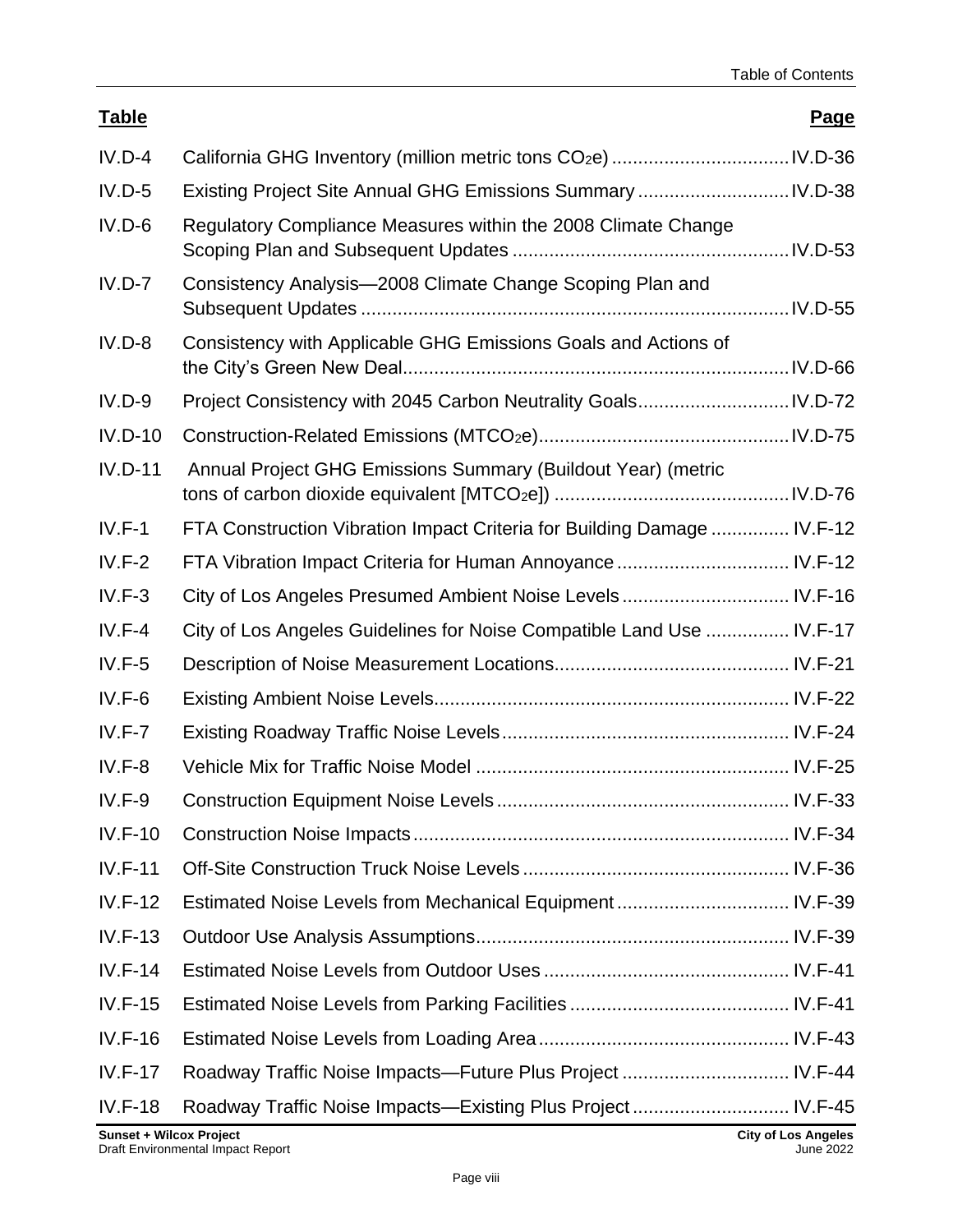### **Table Page**

| <b>IV.F-19</b> |                                                                                                                           |  |
|----------------|---------------------------------------------------------------------------------------------------------------------------|--|
| <b>IV.F-20</b> | Construction Noise Impacts With Mitigation Measures IV.F-49                                                               |  |
| $IV.F-21$      |                                                                                                                           |  |
| <b>IV.F-22</b> | Construction Vibration Impacts-Human Annoyance  IV.F-53                                                                   |  |
| $IV.F-23$      |                                                                                                                           |  |
| $IV.G.1-1$     | Relevant General Plan Fire Protection Goals, Objectives, and<br>Policies: Framework Element-Chapter 9, Infrastructure and |  |
|                | IV.G.1-2 Relevant General Plan Fire Protection Goals, Objectives, and                                                     |  |
|                | IV.G.1-3 LAFD Stations Located in the Vicinity of the Project SiteIV.G.1-16                                               |  |
|                | IV.G.1-4 Average Emergency Medical Service and Structure Fire Response                                                    |  |
|                | IV.G.2-2 Estimated Service Population from Related Projects within                                                        |  |
| IV.G.3-1       | LAPL Branch Facilities Plan-Library Building Size Standards IV.G.3-3                                                      |  |
| IV.G.3-2       |                                                                                                                           |  |
| $IV.H-1$       |                                                                                                                           |  |
| $IV.H-2$       |                                                                                                                           |  |
| $IV.J.1-1$     | Applicable General Plan Utilities and Service Systems Goals,<br>Objectives, and Policies: Framework Element--Chapter 9    |  |
| $IV.J.1-2$     |                                                                                                                           |  |
| $IV.J.1-3$     |                                                                                                                           |  |
| $IV.J.1-4$     | City of Los Angeles Water Demand Projections (thousand AFY) IV.J.1-27                                                     |  |
| $IV.J.1-5$     |                                                                                                                           |  |
| $IV.J.1-6$     |                                                                                                                           |  |
| $IV.J.2-1$     |                                                                                                                           |  |
| $IV.J.2-2$     |                                                                                                                           |  |
|                |                                                                                                                           |  |
| $IV.J.2-3$     |                                                                                                                           |  |